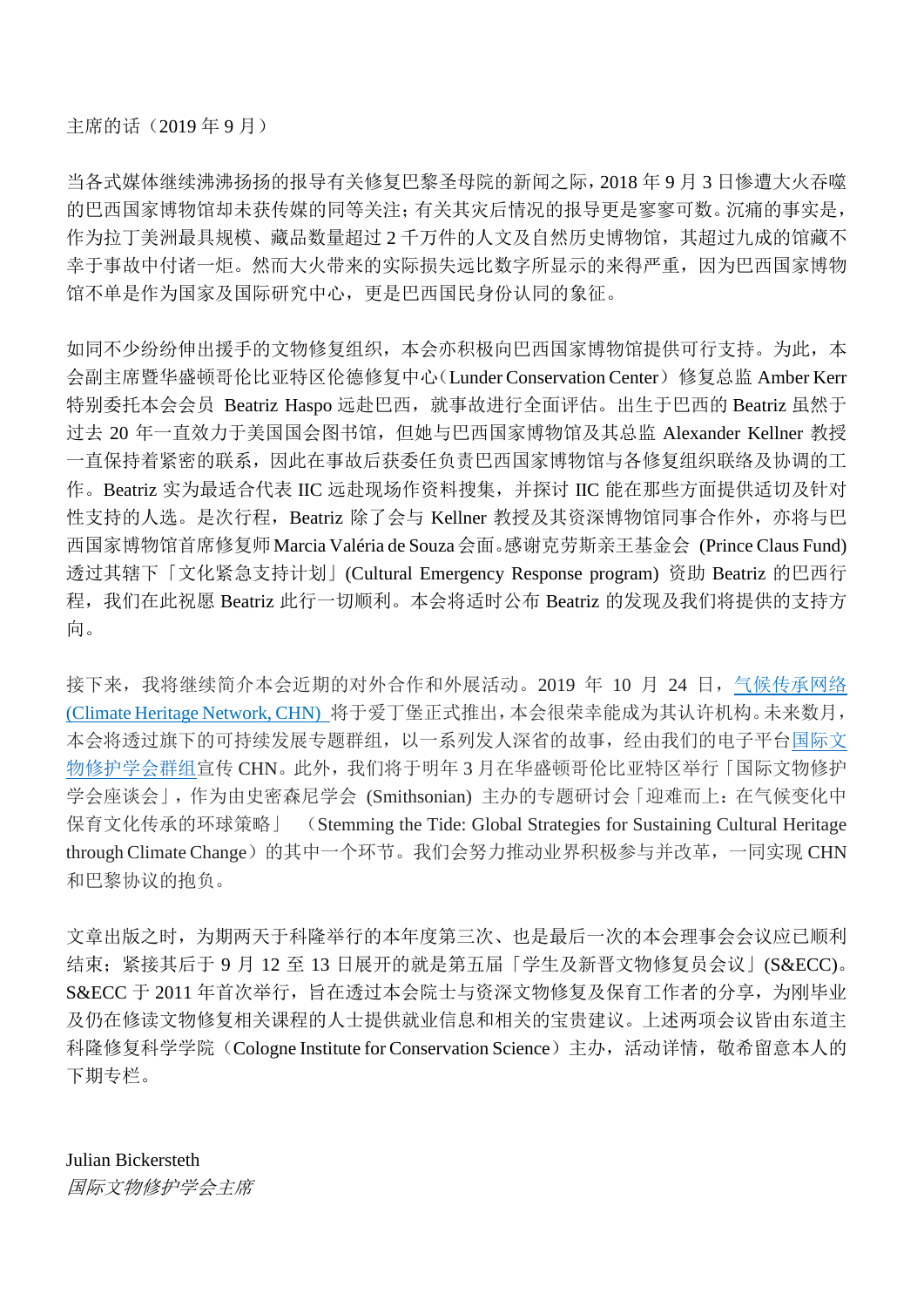# 论文征集

**Playing and Operating: Functionality in museum objects and instruments** 2020 年 2 月 4 至 6 日 法国 巴黎 提交截止日期: 2019 年 10 月 22 日 请将摘要发送至 Mathilde Thomas: [mthomas@cite-musique.fr](mailto:mthomas@cite-musique.fr)

**22nd General Assembly and International Symposium: Building Peace through Heritage** 2020 年 3 月 13 至 15 日 意大利 佛罗伦萨 摘要提交截止日期:2019 年 10 月 15 日 请将摘要发送至: [secretarygeneral@fondazione-delbianco.org](mailto:secretarygeneral@fondazione-delbianco.org)

**'Walking on Images' Session at the Association for Art History 2020 annual conference** 2020 年 4 月 1 至 3 日 英国 泰恩河畔纽卡斯尔 论文提交截止日期: 2019 年 10 月 21 日 详情请浏览: <https://forarthistory.org.uk/our-work/conference/2020-annual-conference/>

**Wall Painting Conservation and its Dilemmas in the Twenty-first Century: A Conference in Memory of a** 

**Sharon Cather** 2020 年 4 月 16 至 18 日 英国 约克 论文提交及查询,请电邮至 David Park 教授: [david.park@courtauld.ac.uk](mailto:david.park@courtauld.ac.uk)

#### **15th International Symposium on Wood and Furniture Conservation**

**Louis, Louis, Louis! Origins, flourishing and spread of an international furniture style** 2020 年 4 月 24 至 25 日 荷兰 阿姆斯特丹 论文提交截止日期: 2019 年 11 月 1 日 详情请浏览: <http://www.ebenist.org/en/coming-symposium/>

# **46th CAC Conference and Workshops**

2020 年 5 月 7 至 9 日 加拿大 安大略省 简报及海报提交截止日期: 2019 年 10 月 31 日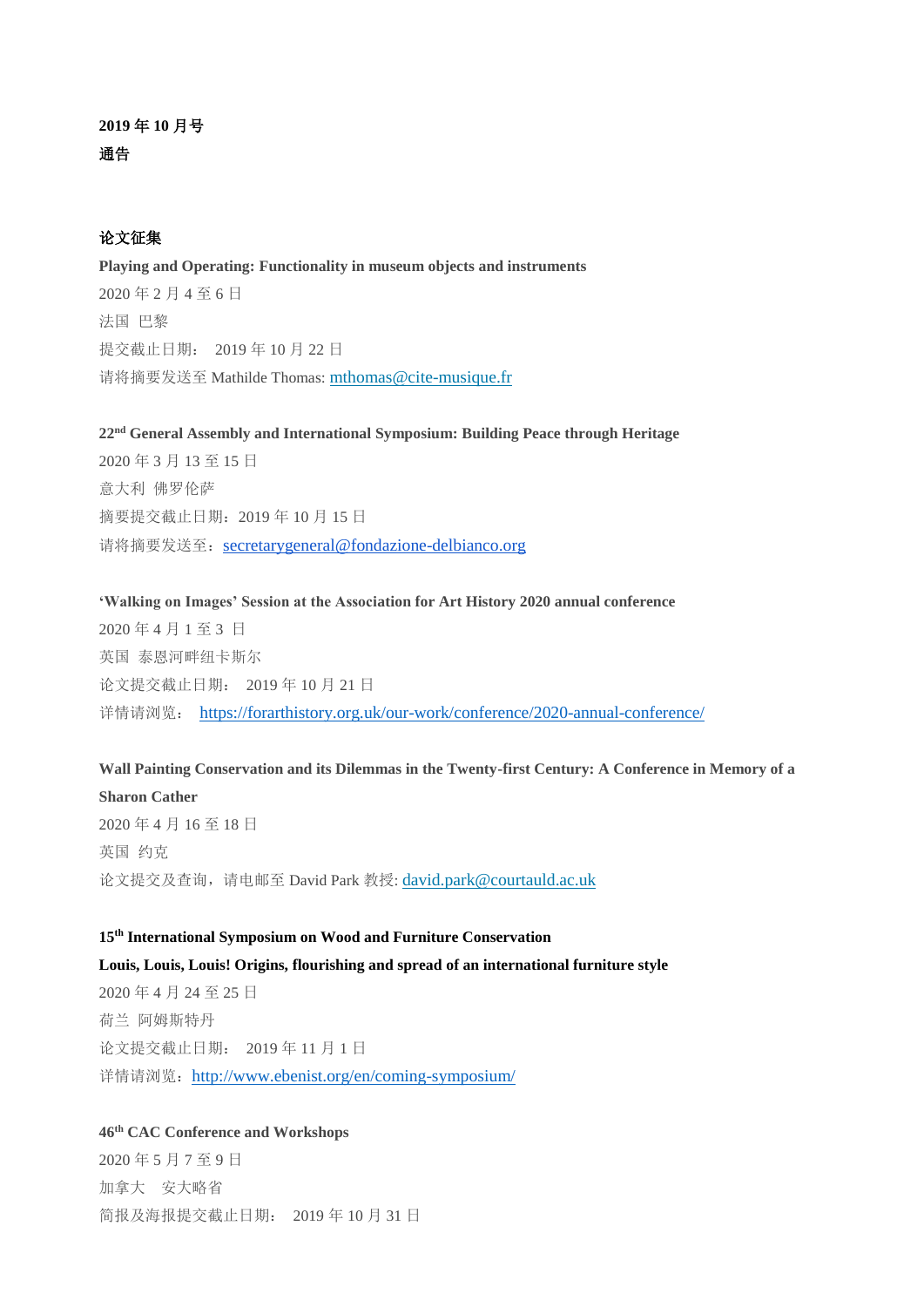投稿请上传至: [https://www.surveymonkey.com/r/2020\\_CallForPapers\\_AppelaCommunications](https://www.surveymonkey.com/r/2020_CallForPapers_AppelaCommunications); 如有查询,请电邮至: [conference@cac-accr.ca](mailto:conference@cac-accr.ca)

**The 7th International Architectural Finishes Research (AFR) Conference** 2020 年 10 月 14 至 16 日 以色列 特拉维夫 论文提交截止日期: 2019 年 10 月 15 日 详情请浏览: <https://www.afr2020tlv.org/call-for-papers>

# 会议及研讨会

**CCAAA 2019 Joint Technical Symposium** 2019 年 10 月 3 至 5 日 荷兰 希尔弗瑟姆 Netherlands Institute for Sound and Vision 详情请浏览: <http://jts2019.com/> 或联络: [program@jts2019.com](mailto:program@jts2019.com)

#### **Re: New Media Art: Contemporary Art Conservation Student Symposium 2019**

2019 年 10 月 7 日 荷兰 阿姆斯特丹大学 University of Amsterdam 详情及报名请浏览: [https://www.uva.nl/en/shared-content/faculteiten/en/faculteit-der](https://www.uva.nl/en/shared-content/faculteiten/en/faculteit-der-geesteswetenschappen/events/symposia/2019/10/re-new-media-art.html)[geesteswetenschappen/events/symposia/2019/10/re-new-media-art.html](https://www.uva.nl/en/shared-content/faculteiten/en/faculteit-der-geesteswetenschappen/events/symposia/2019/10/re-new-media-art.html)

#### **3 rd International Conference in Green Conservation of Cultural Heritage**

2019 年 10 月 10 至 12 日 葡萄牙 波多 Universidade Católica Portuguesa 详情请浏览: <http://artes.porto.ucp.pt/en/greenconservation2019>

#### **Rock Art Symposium**

2019 年 10 月 11 日 澳洲 墨尔本 如欲查询,请联络 Antonio González: [antonio.g@deakin.edu.au](mailto:antonio.g@deakin.edu.au)

# **International Symposium on the Conservation of Canvas Paintings**

2019 年 10 月 15 至 18 日 美国 康涅狄格 纽黑文 耶鲁大学 The Institute for the Preservation of Cultural Heritage (IPCH) 如欲提交建议书及查询,请电邮至:[Cynthia.schwarz@yale.edu](mailto:Cynthia.schwarz@yale.edu)

**ICON Modern Materials Network: Challenges of the Modern Object 2019** 2019 年 10 月 17 日 英国 伦敦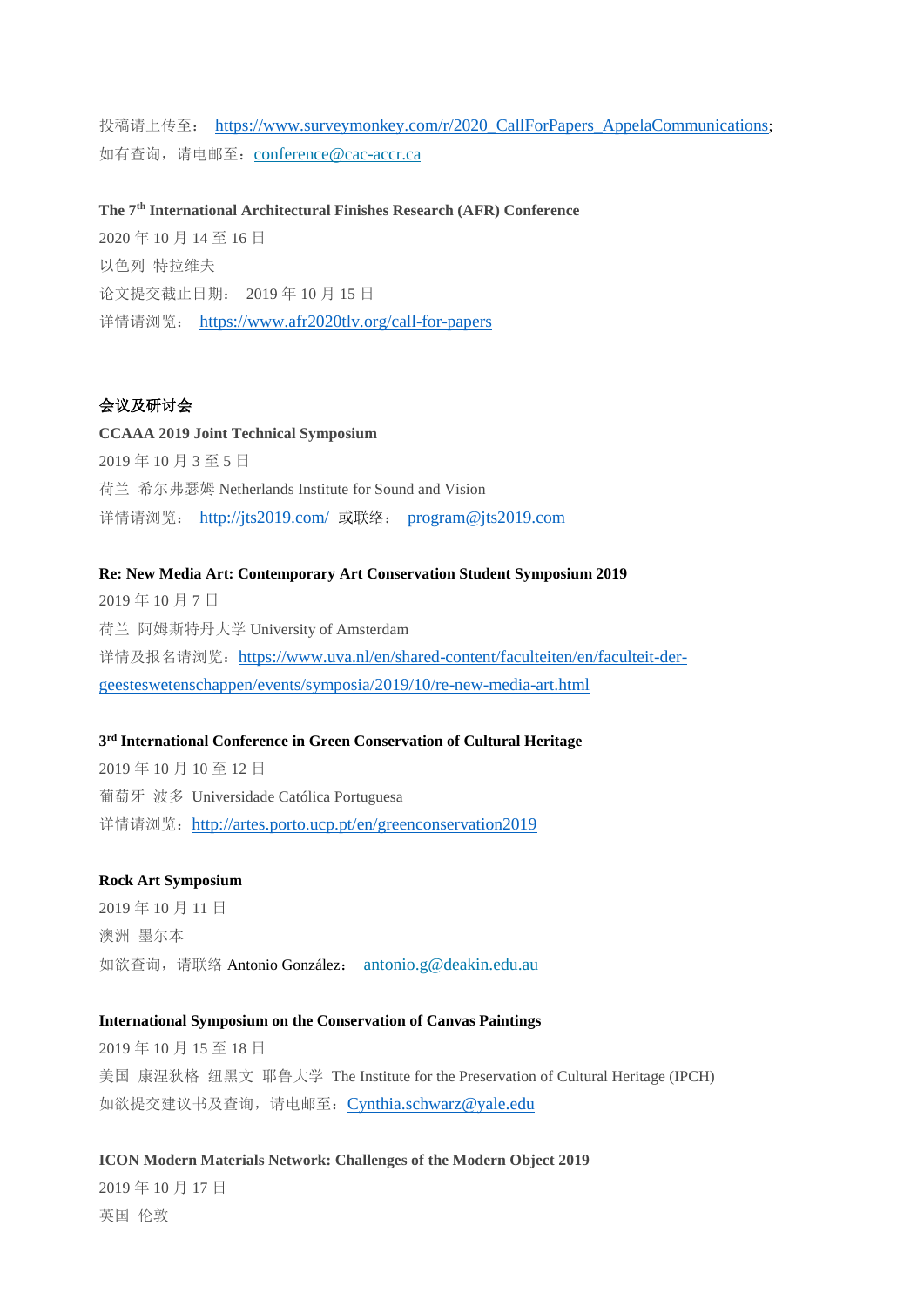详情请浏览: [https://www.iiconservation.org/content/symposium-icon-modern-materials-network](https://www.iiconservation.org/content/symposium-icon-modern-materials-network-challenges-modern-object-2019)[challenges-modern-object-2019](https://www.iiconservation.org/content/symposium-icon-modern-materials-network-challenges-modern-object-2019)

**Third Annual Meeting of the Global Consortium for the Preservation of Cultural Heritage** 2019 年 10 月 21 至 22 日 美国 华盛顿哥伦比亚特区 详情请浏览: <https://gcpch.org/home/fall-2019-meeting>

**CIC27: Twenty-seventh Color and Imaging Conference: Color Science and Engineering Systems, Technologies and Applications**

2019 年 10 月 21 至 25 日 法国 巴黎 详情请浏览:

[http://www.imaging.org/site/IST/Conferences/Color\\_and\\_Imaging/CIC27\\_\\_2019\\_/IST/Conferences/CI](http://www.imaging.org/site/IST/Conferences/Color_and_Imaging/CIC27__2019_/IST/Conferences/CIC/CIC_Home.aspx?hkey=0fb3eb64-061f-4609-8d3c-7b8e6c0c4b90) [C/CIC\\_Home.aspx?hkey=0fb3eb64-061f-4609-8d3c-7b8e6c0c4b90](http://www.imaging.org/site/IST/Conferences/Color_and_Imaging/CIC27__2019_/IST/Conferences/CIC/CIC_Home.aspx?hkey=0fb3eb64-061f-4609-8d3c-7b8e6c0c4b90)

# **Symposium: From Weston House to the Weston Library: the Sheldon Tapestry Maps at the Bodleian**

2019 年 10 月 22 日 英国 牛律 详情请浏览: https://www.bodleian.ox.ac.uk/ data/assets/pdf file/0006/262860/Sheldon-tapestries[symposium-agenda.pdf](https://www.bodleian.ox.ac.uk/__data/assets/pdf_file/0006/262860/Sheldon-tapestries-symposium-agenda.pdf) and [https://www.iiconservation.org/content/symposium-weston-house-weston](https://www.iiconservation.org/content/symposium-weston-house-weston-library-sheldon-tapestry-maps-bodleian)[library-sheldon-tapestry-maps-bodleian](https://www.iiconservation.org/content/symposium-weston-house-weston-library-sheldon-tapestry-maps-bodleian)

# **NZCCM 2019 Annual Conference—Modern and Contemporary Materials: Research, Treatment and**

# **Practice**

2019 年 10 月 23 至 25 日 新西兰 基督城 Christchurch Art Gallery Te Puna O Waiwhetū 如欲查询,请电邮至: [Conference.nzccm@gmail.com](mailto:Conference.nzccm@gmail.com) 或浏览: [https://mail.google.com/mail/u/0/#label/NiC%2FAnnouncements/FMfcgxwCgCQLdNCLtJwcLlnpmpX](https://mail.google.com/mail/u/0/#label/NiC%2FAnnouncements/FMfcgxwCgCQLdNCLtJwcLlnpmpXHjcJJ?projector=1&messagePartId=0.1) [HjcJJ?projector=1&messagePartId=0.1](https://mail.google.com/mail/u/0/#label/NiC%2FAnnouncements/FMfcgxwCgCQLdNCLtJwcLlnpmpXHjcJJ?projector=1&messagePartId=0.1)

#### **Collections Care: Staying Relevant in Changing Times, ASEAN & Beyond**

# **Heritage Conservation Centre: International Conference 2019**

2019 年 10 月 23 至 25 日

National Museum of Singapore

详情请浏览: [https://www.nhb.gov.sg/what-we-do/our-work/sector-development/museum](https://www.nhb.gov.sg/what-we-do/our-work/sector-development/museum-roundtable/hcc)[roundtable/hcc](https://www.nhb.gov.sg/what-we-do/our-work/sector-development/museum-roundtable/hcc)

**Icon Gilding & Decorative Surfaces Group one-day symposium**

2019 年 10 月 24 日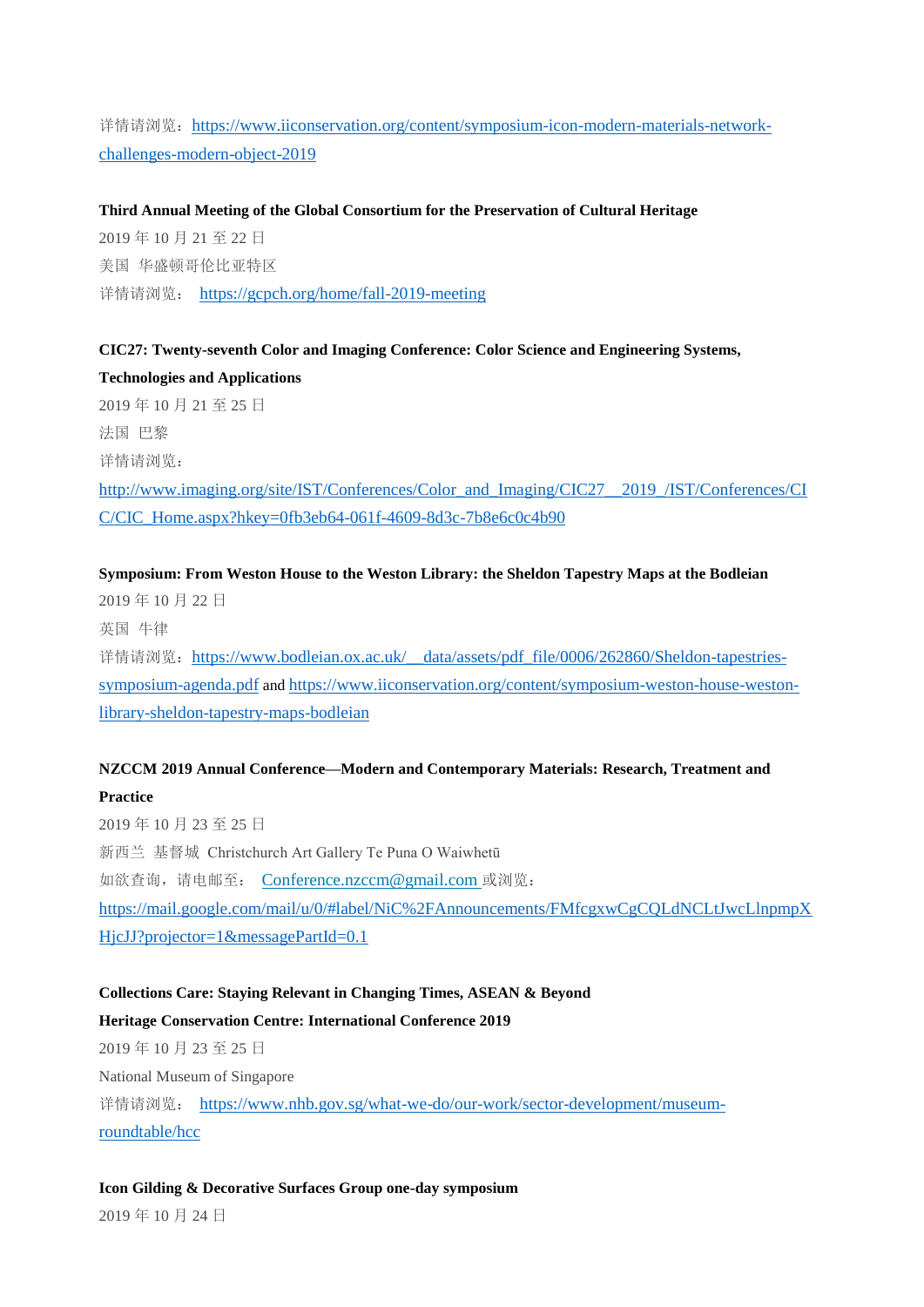英国 伦敦 如有查询请发送电邮至: [icongdsg@outlook.com](mailto:icongdsg@outlook.com) 或浏览: <https://www.iiconservation.org/content/icon-gilding-decorative-surfaces-group-one-day-symposium>

#### **20|21 Masterclass: Advanced Textile Cleaning**

2019 年 10 月 24 至 25 日 葡萄牙 波尔图 详情请浏览: [https://www.iiconservation.org/sites/default/files/news/attachments/9780-](https://www.iiconservation.org/sites/default/files/news/attachments/9780-17th_masterclass_2021_poster_advanced_textile_cleaning.pdf) [17th\\_masterclass\\_2021\\_poster\\_advanced\\_textile\\_cleaning.pdf](https://www.iiconservation.org/sites/default/files/news/attachments/9780-17th_masterclass_2021_poster_advanced_textile_cleaning.pdf)

#### **Ink Corrosion Conference**

2019 年 10 月 24 至 25 日 奥地利 多瑙河畔克雷姆斯 European Research Centre for Book and Paper Conservation Restoration 详情请浏览: [patricia.engel@donau-uni.ac.at](mailto:patricia.engel@donau-uni.ac.at)

# **CRUA 2019—Conservation and restoration in underwater archaeology: experiences, methods and new**

**discoveries**

2019 年 10 月 24 至 26 日 克罗地亚 扎达尔 International Centre for Underwater Archaeology 详情请浏览: <http://crua2019.icua.hr/>

#### **Cultural Heritage Science Symposium**

2019 年 10 月 27 日至 11 月 1 日 日本 冲绳 详情请浏览: <http://www.ceramic.or.jp/pacrim13/callforpapers.html>

#### **2019 Safety and Cultural Heritage Summit: Preserving our Heritage and Protecting Our Health**

2019 年 10 月 30 日 美国 华盛顿 Smithsonian American Art Museum 详情请浏览: [https://www.iiconservation.org/content/2019-safety-and-cultural-heritage-summit](https://www.iiconservation.org/content/2019-safety-and-cultural-heritage-summit-preserving-our-heritage-and-protecting-our-health)[preserving-our-heritage-and-protecting-our-health](https://www.iiconservation.org/content/2019-safety-and-cultural-heritage-summit-preserving-our-heritage-and-protecting-our-health)

**Nordic Association of Conservators (NKF-DK) Symposium Analysis and imaging techniques in the conservation of art, cultural and natural heritage** 2019 年 10 月 31 日至 11 月 1 日 丹麦 哥本哈根 National Museum of Denmark 详情请浏览: <https://nkf-dk.dk/kalender/37/>

#### **Materials in Motion Annual Meeting on the Preservation of Animation Artwork 2019**

2019 年 11 月 1 至 2 日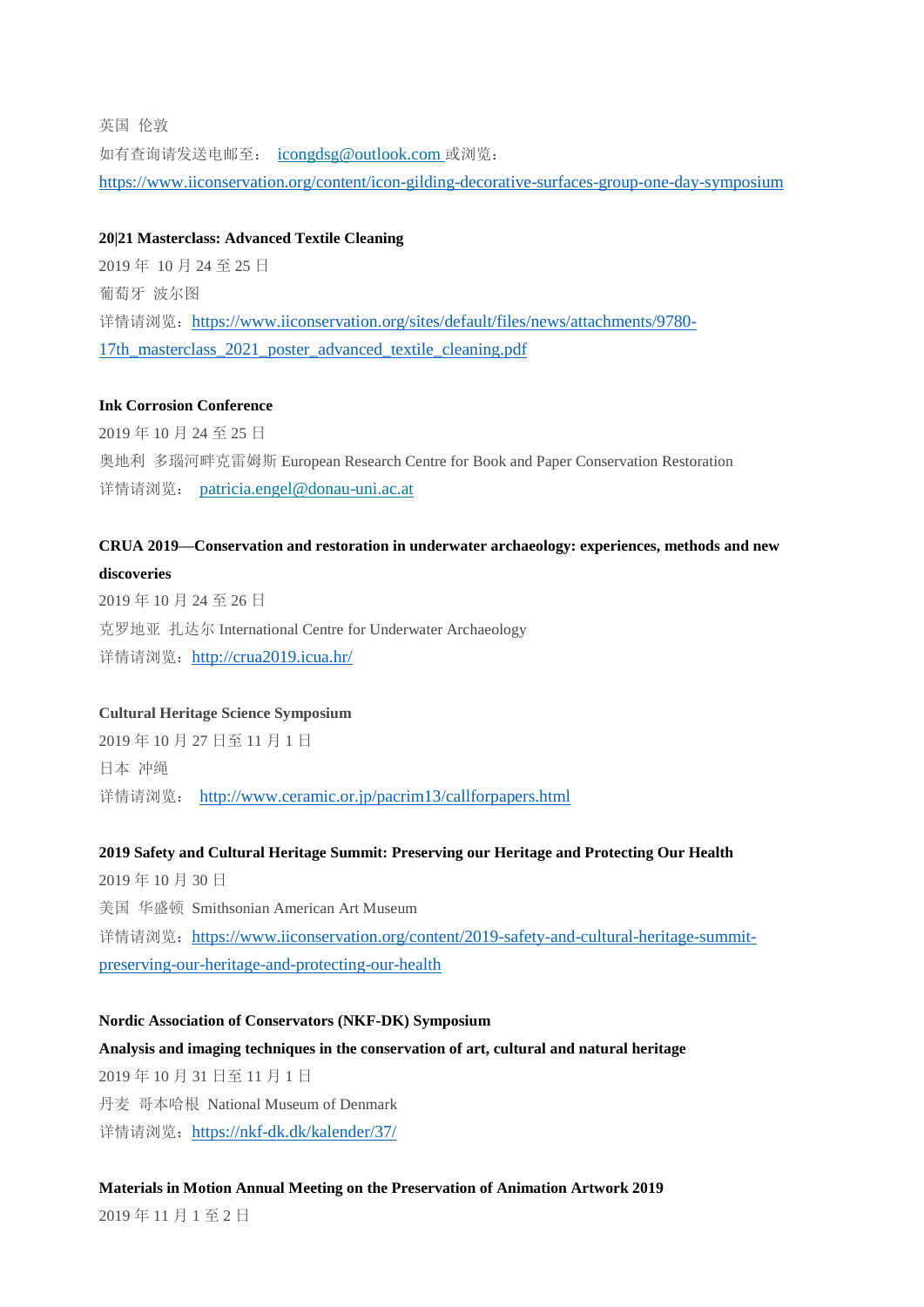美国 曼彻斯特 塞尔 The Waterside Arts Centre 详情请浏览: <http://www.materialsinmotion.nl/mim-manchester-meeting-2/>

# **3 rd International Congress of Digital Archives Forging the Future: Artificial intelligence and big data for digital audio and visual preservation**

2019 年 11 月 5 至 8 日 墨西哥 墨西哥城 详情及报名请浏览: <http://www.congresoarchivosdigitales.unam.mx/>

#### **Materials Testing for Cultural Heritage Symposium**

2019 年 11 月 6 日 美国 纽约 Metropolitan Museum of Art, Department of Scientific Research 如欲查询及报名,请联络 Eric Breitung: [breite@metmuseum.org](mailto:breite@metmuseum.org)

#### **4 th International Student Conference of Conservation and Restoration of Works of Art in Cracow, Poland**

2019 年 11 月 6 至 8 日 波兰 Academy of Fine Arts in Cracow 详情请浏览: <https://wk.asp.krakow.pl/conference-call/>

# **WAAC 45th Annual Meeting**

2019 年 11 月 6 至 8 日 美国 洛杉矶 详情及报名请浏览: <http://www.waac-us.org/2019-los-angeles-ca>

#### **DHA38: Dyes in History and Archaeology**

2019 年 11 月 7 至 8 日 荷兰 阿姆斯特丹 详情请浏览:[www.DHA38.nl](http://www.dha38.nl/)

#### **Making Conservation: AICCM National Conference 2019**

2019 年 11 月 13 至 15 日 澳洲 墨尔本 详情及报名请浏览: <https://aiccm.org.au/whatson>

# **Forging Ahead: New Perspectives on Heritage Ironwork**

# **National Heritage Ironwork Group (NHIG)**

2019 年 11 月 14 日 英国 伦敦 Victoria & Albert Museum 详情及报名请浏览: [https://nhig.org.uk/events/event/forging-ahead-new-perspectives-on-heritage](https://nhig.org.uk/events/event/forging-ahead-new-perspectives-on-heritage-ironwork/)[ironwork/](https://nhig.org.uk/events/event/forging-ahead-new-perspectives-on-heritage-ironwork/)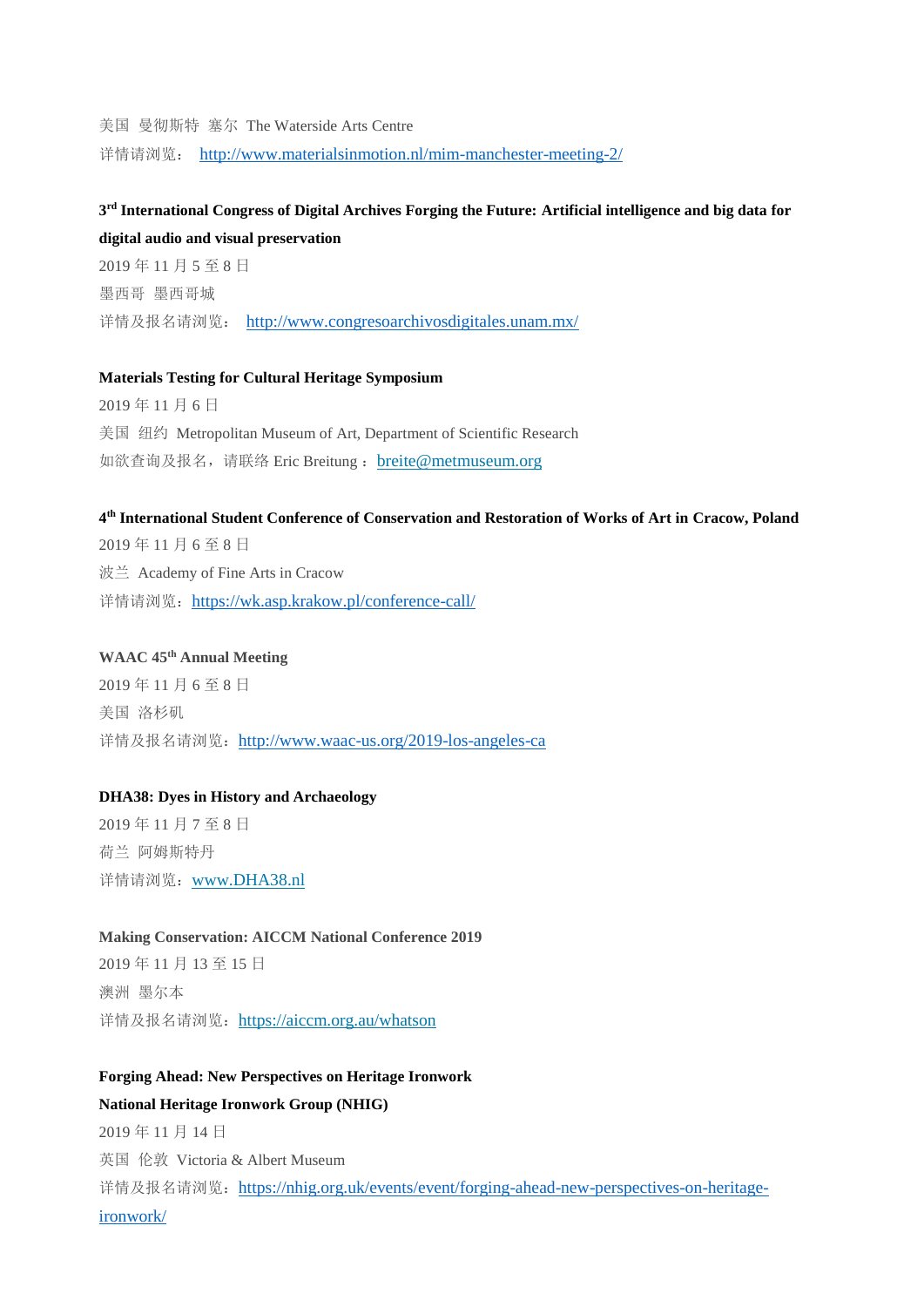#### **Art and Material II: The division of labour in the creative process**

2019 年 11 月 14 至 15 日 瑞士 苏黎世 详情请浏览: <https://www.sik-isea.ch/en-us/News/News/Events/Art-and-Material-II>

#### **Eastern Analytical Symposium & Exposition**

2019 年 11 月 18 至 20 日 美国 新泽西洲 Plainsboro 详情请浏览:[www.eas.org/asubmit](http://r20.rs6.net/tn.jsp?f=001oHEvvWGwSS2ozJQ0sOvm1zQvZ0_HV2nPIwqdFoRFzHUdiV_NAc5KzTRzJfNd86cgpx7iKYQcDUgO1qX8F8cjNLFEAL15Z_kq-RPsChds6tGqpJs23t8f-9e1b76pE-Zm0D1zXGBS2WiNTEVUAY8b9g==&c=CDsiQWmaJ7CkzYVAqtDssm9St3YI7P5FS6avP4mM-_XDes5Smo8QJQ==&ch=YVwqrK6cZaWKnAVXi5t1lgDMUHftm69r88rNWtsydBtcip591VEHoQ==)

# **Workshop on Energy Sustainability**

2019 年 11 月 18 至 21 日 加拿大 渥太华 详情请浏览: [https://www.canada.ca/en/conservation-institute/services/workshops](https://www.canada.ca/en/conservation-institute/services/workshops-conferences/advanced-professional-development-workshops/energy-sustainability.html)[conferences/advanced-professional-development-workshops/energy-sustainability.html](https://www.canada.ca/en/conservation-institute/services/workshops-conferences/advanced-professional-development-workshops/energy-sustainability.html)

### **Art of the Lost: Discussing the future of the past**

2019 年 11 月 27 至 29 日 英国 坎特伯雷大教堂 Canterbury Cathedral 详情请浏览: [https://www.canterbury-cathedral.org/learning/learning-for-all/conferences-study](https://www.canterbury-cathedral.org/learning/learning-for-all/conferences-study-days/the-art-of-the-lost-conference-2019/)[days/the-art-of-the-lost-conference-2019/](https://www.canterbury-cathedral.org/learning/learning-for-all/conferences-study-days/the-art-of-the-lost-conference-2019/)

### **Plenderleith Memorial Lecture 2019: Re-imagining the Macintosh bui9lding**

2019 年 11 月 28 日 苏格兰 格拉斯哥 详情请浏览: [https://www.eventbrite.co.uk/e/icon-scotland-group-presents-the-22nd-annual](https://www.eventbrite.co.uk/e/icon-scotland-group-presents-the-22nd-annual-plenderleith-memorial-lecture-tickets-65165006288?utm-medium=discovery&utm-campaign=social&utm-content=attendeeshare&aff=estw&utm-source=tw&utm-term=listing)[plenderleith-memorial-lecture-tickets-65165006288?utm-medium=discovery&utm](https://www.eventbrite.co.uk/e/icon-scotland-group-presents-the-22nd-annual-plenderleith-memorial-lecture-tickets-65165006288?utm-medium=discovery&utm-campaign=social&utm-content=attendeeshare&aff=estw&utm-source=tw&utm-term=listing)[campaign=social&utm-content=attendeeshare&aff=estw&utm-source=tw&utm-term=listing](https://www.eventbrite.co.uk/e/icon-scotland-group-presents-the-22nd-annual-plenderleith-memorial-lecture-tickets-65165006288?utm-medium=discovery&utm-campaign=social&utm-content=attendeeshare&aff=estw&utm-source=tw&utm-term=listing)

# **Museum Summit 2019: Formation & Transformation**

2019 年 11 月 28 至 29 日 香港 香港会议展览中心 详情请浏览: <https://www.museumsummit.gov.hk/en/registration/>

#### **IGIIC Meeting: The Restoration of Ceramics**

2019 年 11 月 29 日 意大利 法恩扎 The International Ceramics Museum 详情请浏览: <http://www.igiic.org/?p=5139>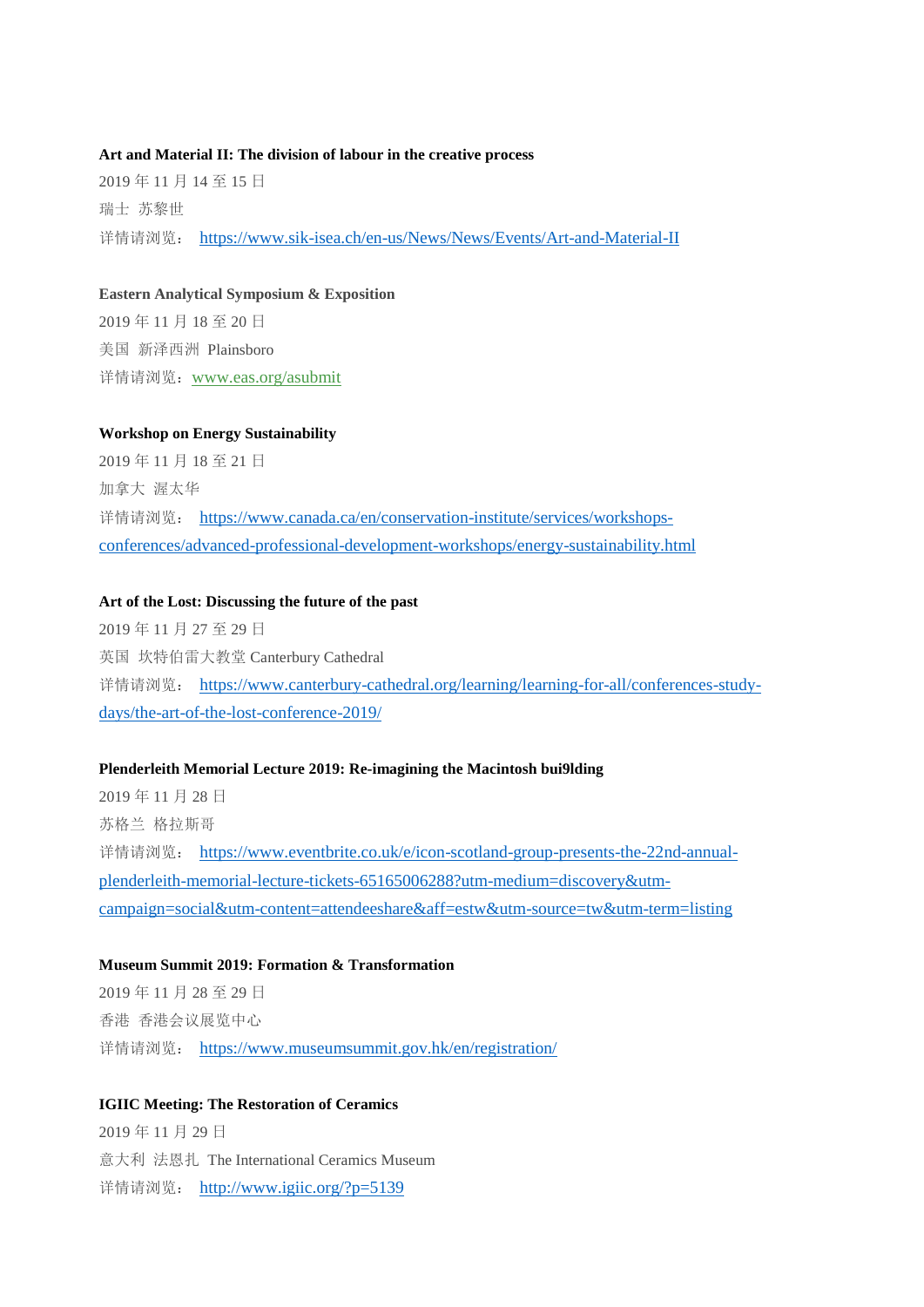#### **Archaeological Heritage and World Heritage Sites: Towards Sustainable Management of Landscapes**

2019 年 12 月 3 至 6 日 智利 阿里卡 详情请浏览: <http://icahm.icomos.org/2019-icahm-annualmeeting-chile/>

**CCAHA Conference: Striking the Balance: Access vs Preservation in Museums** 2019 年 12 月 5 至 6 日 美国 费城

详情请浏览: <https://ccaha.org/events/striking-balance-access-vs-preservation-museums>

**The 13th International Conference of Young Researchers in Heritage 2019: the concept(s) of heritage** 2019 年 12 月 13 至 15 日 澳洲 堪培拉 详情请浏览: [https://patrimoine.uqam.ca/actualite/the-thirteenth-international-conference-of-young](https://patrimoine.uqam.ca/actualite/the-thirteenth-international-conference-of-young-researchers-in-heritage-2019-call-for-paper/)[researchers-in-heritage-2019-call-for-paper/](https://patrimoine.uqam.ca/actualite/the-thirteenth-international-conference-of-young-researchers-in-heritage-2019-call-for-paper/)

**TAG: Archaeology and heritage studies in, of, and after the Anthropocene** 2019 年 12 月 16 至 18 日 英国 伦敦 伦敦大学学院 UCL 详情请浏览: <https://www.ucl.ac.uk/archaeology/news-events/conferences/tag-2019>

#### **'Tales of the Unexpected' in Conservation**

**British Association of Paintings Conservator-Restorers (BAPCR) Conference 2020** 2020 年 1 月 31 日 英国 伦敦 The Wallace Collection 如欲索取更多详情,请发送电邮至英国绘画修复师协会 (BAPCR) 秘书 Gemma Collins [bapcrsecretary@gmail.com](mailto:bapcrsecretary@gmail.com)

# **The 4th International Conference on the Conservation of Architectural Heritage**

2019 年 1 月 31 日至 2 月 2 日 埃及(Nile cruise) 亚斯文 - 路克索 详情请浏览: <https://www.ierek.com/events/cah4th#introduction>

# **ICOM-CC Joint Interim Meeting Paintings and Theory, History, and Ethics of Conservation Working Groups**

2020 年 2 月 6 至 7 日 葡萄牙 里斯本 详情请浏览: [https://www.iiconservation.org/content/icom-cc-joint-interim-meeting-paintings-and](https://www.iiconservation.org/content/icom-cc-joint-interim-meeting-paintings-and-theory-history-and-ethics-conservation-working)[theory-history-and-ethics-conservation-working](https://www.iiconservation.org/content/icom-cc-joint-interim-meeting-paintings-and-theory-history-and-ethics-conservation-working)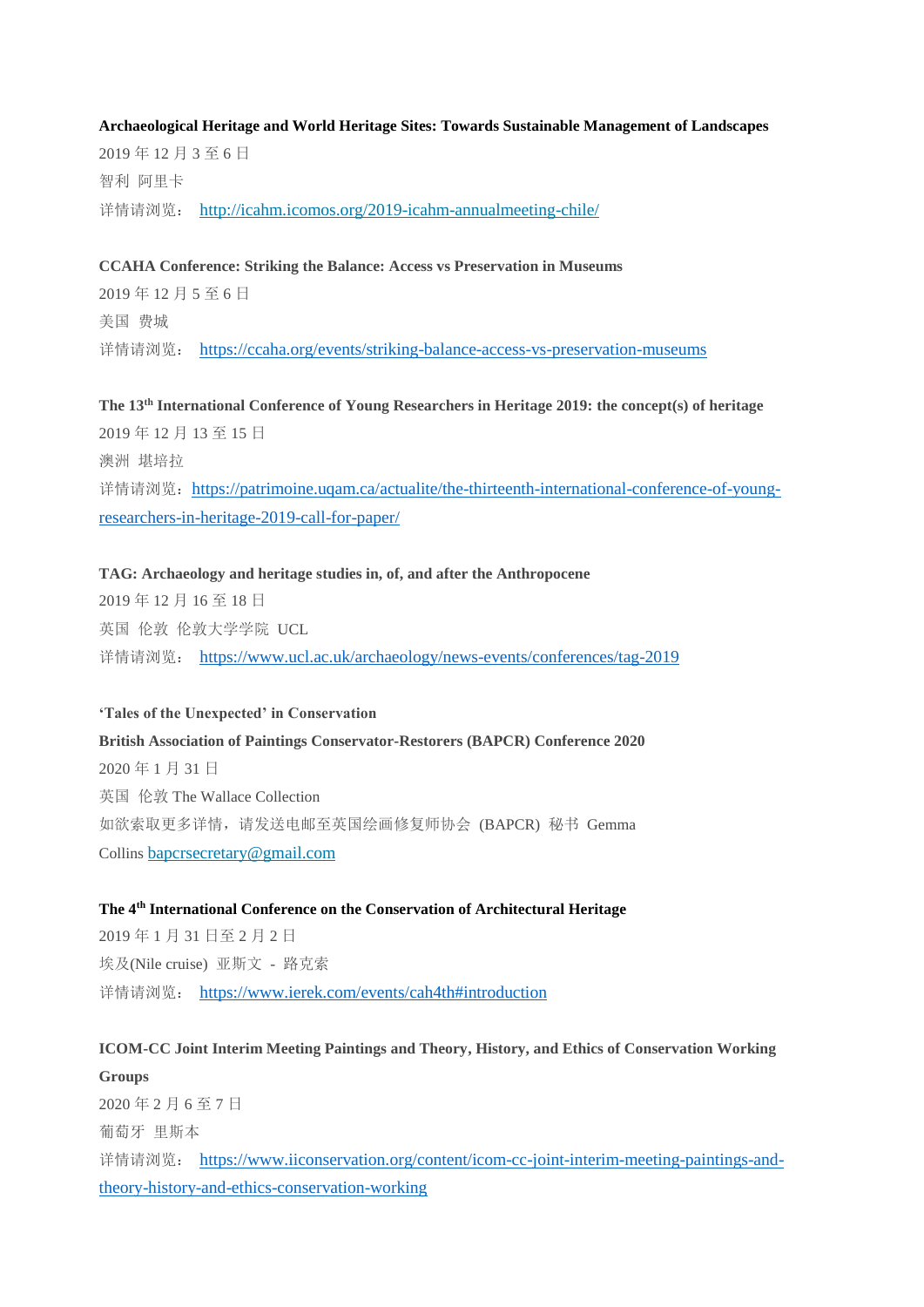#### **CFP: Study Day on Nineteenth-Century French Drawings**

2020 年 3 月 13 日 美国 俄亥俄州 Cleveland 详情请浏览: [FrenchDrawings@clevelandart.org](mailto:FrenchDrawings@clevelandart.org)

#### **Plastics in Peril: Care and conservation of plastics in museum collections**

2020 年 3 月 16 至 17 日 英国 剑桥大学 University of Cambridge 详情请浏览: [https://www.iiconservation.org/content/conference-plastics-peril-care-and-conservation](https://www.iiconservation.org/content/conference-plastics-peril-care-and-conservation-plastics-museums-collections)[plastics-museums-collections](https://www.iiconservation.org/content/conference-plastics-peril-care-and-conservation-plastics-museums-collections)

### **Cultural Heritage and the Ethics of War**

2020 年 3 月 18 至 19 日 美国 刘易斯安娜州 New Orleans 详情请浏览: <https://www.heritageinwar.com/conference-heritage-in-war>

#### **Architectural Plastics & Polymer Composites in the 21st Century**

2020 年 3 月 28 至 29 日 美国 麻萨诸塞州 剑桥 Cambridge 如有查询, 请联络 Susan E. Schur: [ses\\_tec\\_con@msn.com](mailto:ses_tec_con@msn.com)

#### **IIC Austrian Section "Restoration Day 2020"**

2020 年 3 月 30 日 奥地利 8010 格拉兹 Auditorium, Joanneumsviertel 详情请浏览: [https://www.museum-joanneum.at/ihr](https://www.museum-joanneum.at/ihr-besuch/programmuebersicht/veranstaltungen/events/event/8410/tag-der-restaurierung-2020)[besuch/programmuebersicht/veranstaltungen/events/event/8410/tag-der-restaurierung-2020](https://www.museum-joanneum.at/ihr-besuch/programmuebersicht/veranstaltungen/events/event/8410/tag-der-restaurierung-2020)

#### **Conserving the painted Past Symposium**

2020 年 4 月 3 至 5 日 美国 缅因州 南波特兰 The Center for Painted Wall Preservation 详情请浏览: <https://www.pwpcenter.org/symposium>

#### **Care and Conservation of Manuscripts 18**

2020 年 4 月 22 至 24 日 丹麦 哥本哈根 Arnamagnaean Institute 详情请浏览: <https://nors.ku.dk/cc/>

#### **The Fragment in the Digital Age: Opportunities and risks of new conservation-restoration techniques**

2020 年 5 月 13 至 15 日 德国 希尔德斯海姆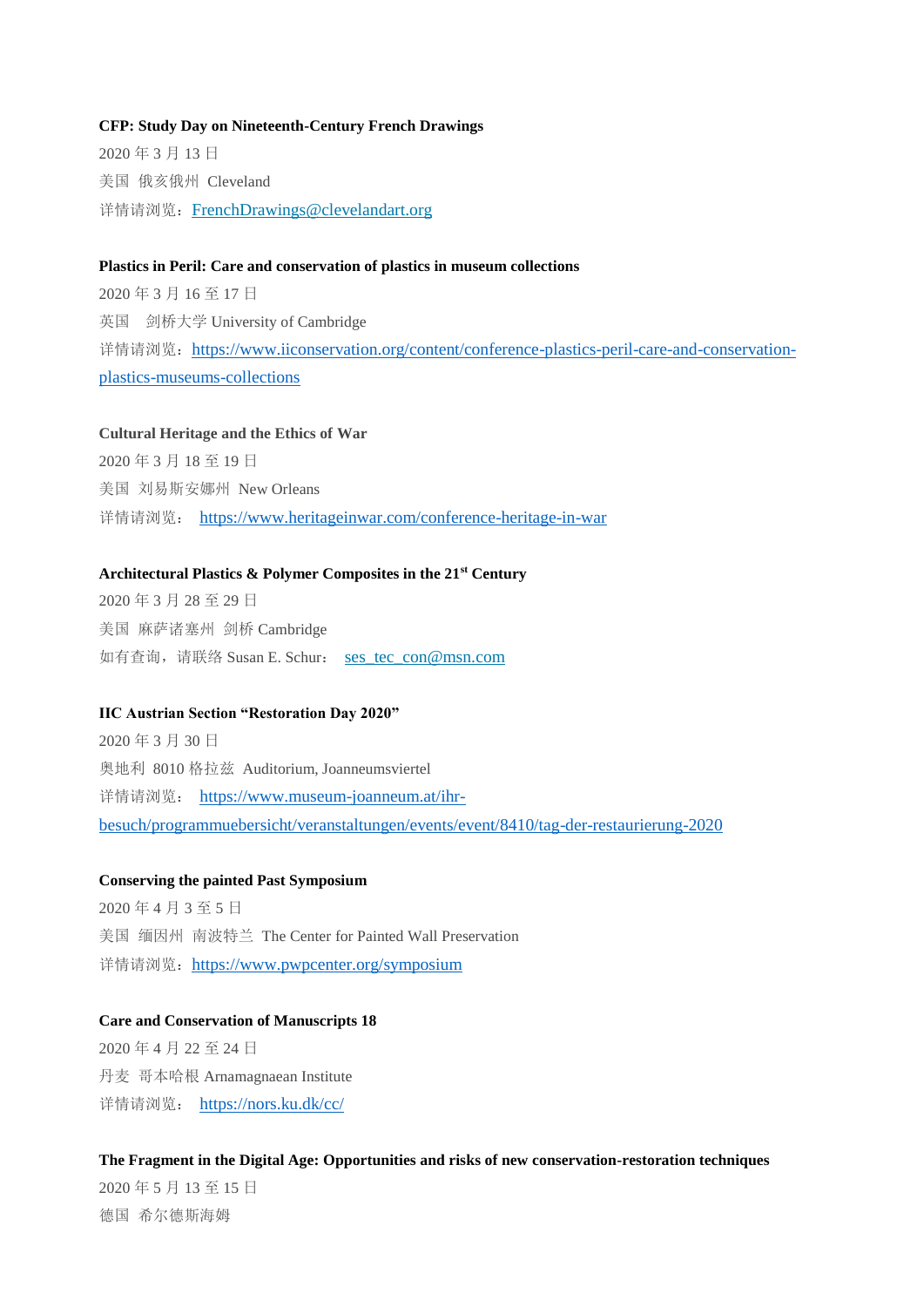详情请浏览: [https://www.hornemann-institut.de/english/call\\_for\\_papers\\_tagung\\_fragmente.php](https://www.hornemann-institut.de/english/call_for_papers_tagung_fragmente.php)

#### **Australian Museums and Galleries Association National Conference 2020 (AMaGA2020)**

2020 年 5 月 18 至 21 日 澳洲 堪培拉 如有查询,请电邮至: [amaga@conlog.com.au](mailto:amaga@conlog.com.au).

#### **AIC Annual Meeting: Conservation: Reactive and Proactive**

2020 年 5 月 19 至 23 日 美国 犹他州 盐湖城 详情请浏览: [https://www.culturalheritage.org/events/annual-meeting/current-meeting/call-for](https://www.culturalheritage.org/events/annual-meeting/current-meeting/call-for-submissions)[submissions](https://www.culturalheritage.org/events/annual-meeting/current-meeting/call-for-submissions)

#### **8 th CMA4CH Meeting: measurements, diagnostics, and statistics in environment and cultural heritage fields**

2020 年 5 月 24 至 26 日 意大利 罗马 La Sapienza University 详情请浏览: <http://www.cma4ch.org/>

#### **The 12th Baltic States Triennial Conservators' Meeting:**

**Research.Dilemmas.Solution.** 2020 年 5 月 27 至 30 日 立陶宛 维尔纽斯 National Museum Palace of the Grand Dukes of Lithuania 详情请浏览: <http://conservation2020vilnius.ldm.lt/>

#### **VDR Textile Working Group Symposium**

2020 年 6 月 25 至 27 日 德国 科隆 详情请浏览: <https://www.restauratoren.de/der-vdr/fachgruppen/fachgruppe-textil/>

#### **Forum for the Conservation and Technology of Historic Stained Glass: 11th Forum**

2020 年 7 月 9 至 11 日 西班牙 巴塞隆拿 Institut d'Estudis Catalans 详情请浏览: [https://www.iiconservation.org/content/forum-conservation-and-technology-historic](https://www.iiconservation.org/content/forum-conservation-and-technology-historic-stained-glass)[stained-glass](https://www.iiconservation.org/content/forum-conservation-and-technology-historic-stained-glass)

#### **Scientific Methods in Cultural Heritage Research: Gordon Research Conference**

2020 年 7 月 12 至 17 日 瑞士 Les Diablerets Conference Center 报名截止日期: 2020 年 6 月 14 日 详情请浏览: <https://www.grc.org/scientific-methods-in-cultural-heritage-research-conference/2020/>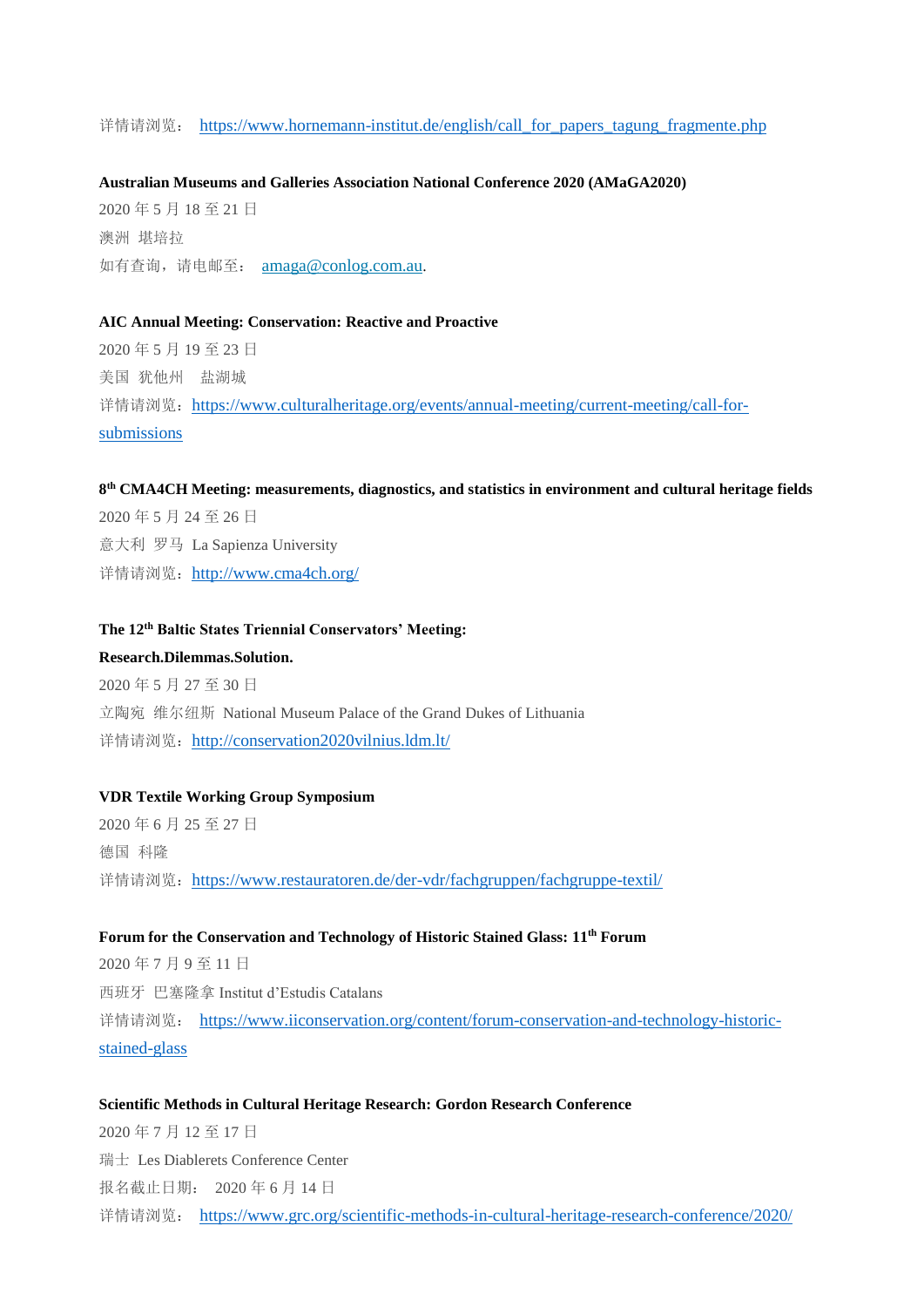#### **ICOM-CC 19th Triennial Conference**

**Transcending Boundaries: Integrated Approaches to Conservation** 2020 年 9 月 14 至 18 日 中国 北京 详情请浏览: <http://www.icom-cc2020.org/>

### **12th International Conference on Structural Analysis of Historical Constructions (SAHC 2020)**

2020 年 9 月 16 至 18 日 西班牙 巴塞隆拿 详情请浏览: <http://congress.cimne.com/SAHC2020/frontal/default.asp>

#### **IIC 28th Biennial Congress**

2020 年 12 月 2 至 6 日 英国 爱丁堡 详情请浏览: <https://www.iiconservation.org/congress/Edinburgh>

#### 课程、培训班

#### **Course on Publishing in Conservation**

2019 年 10 月 1 日 英国 剑桥 菲茨威廉博物馆 The Fitzwilliam Museum 详情及报名请浏览: <https://museums.cam.ac.uk/events/publishing-conservation-0>

#### **Museum and Gallery Lighting: Theory and Practice (IAP)**

2019 年 10 月 7 日 英国 伦敦 大英图书馆 British Library London 详情请浏览: [https://academicprojects.co.uk/courses/museum-and-gallery-lighting-theory-and-practice-](https://academicprojects.co.uk/courses/museum-and-gallery-lighting-theory-and-practice-3/)[3/](https://academicprojects.co.uk/courses/museum-and-gallery-lighting-theory-and-practice-3/)

#### **Watercolours: examination, processes and care (IAP)**

2019 年 10 月 9 日 英国 伦敦 Tate Britain 详情及报名请浏览: [https://academicprojects.co.uk/courses/watercolours-examination-processes-and](https://academicprojects.co.uk/courses/watercolours-examination-processes-and-care/)[care/](https://academicprojects.co.uk/courses/watercolours-examination-processes-and-care/)

#### **Identification of Insect Pests in Collections (IAP)**

2019 年 10 月 10 日 英国 伦敦 国家档案馆 详情请浏览: <https://academicprojects.co.uk/courses/identification-of-insect-pests-in-collections-2/>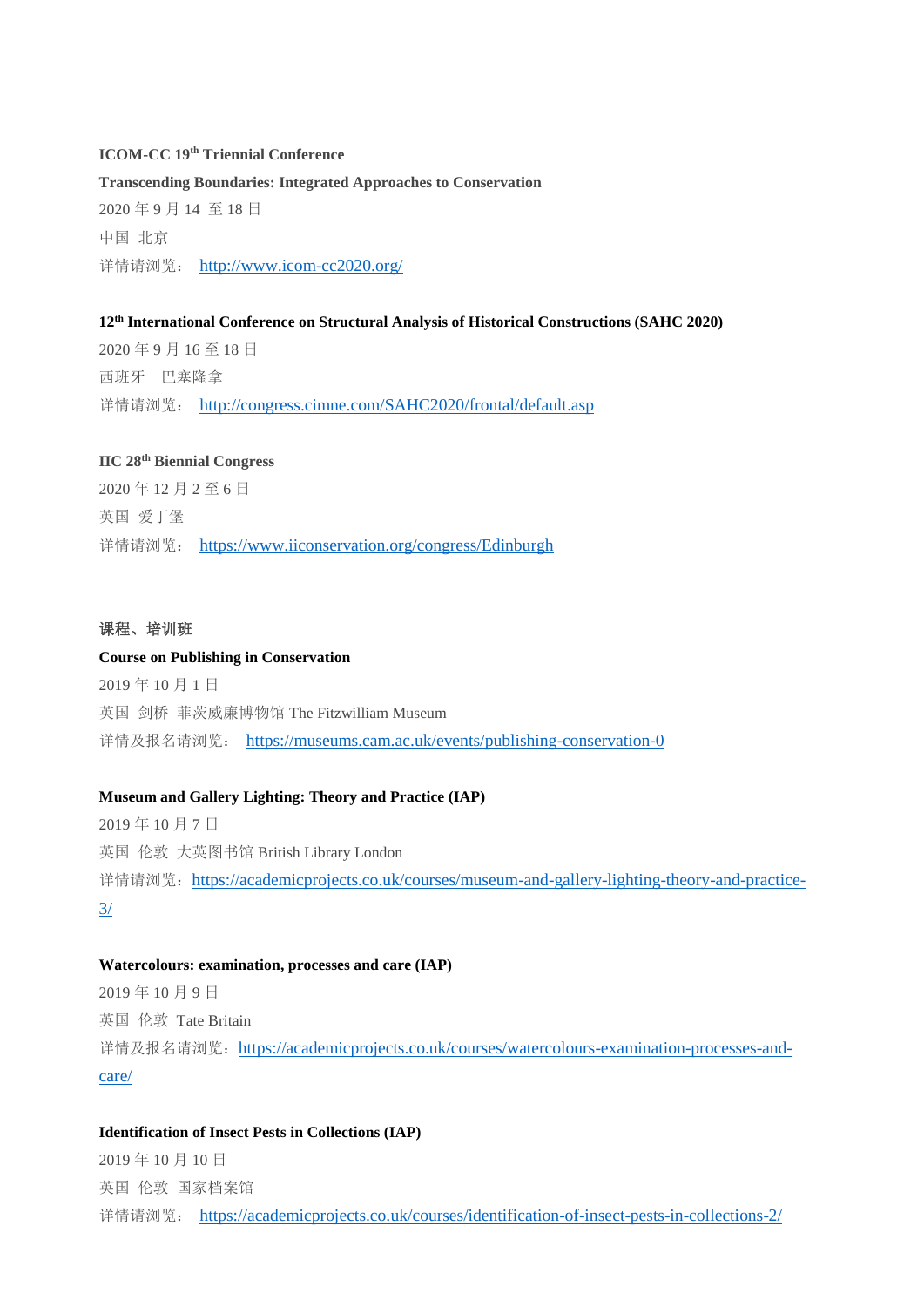**French Wood Group 9th Workshop: Wood Colours—Painting supports and wood tints** 2019 年 10 月 11 日 法国 欧贝维列 详情请浏览: <https://sfiic.com/wp-content/uploads/2019/09/SFIIC-Bois-Programme-2019-final.pdf>

#### **Loans in Practice: objects and paintings (IAP)**

2019 年 10 月 11 日 英国 伦敦 大英图书馆 详情请浏览: <https://academicprojects.co.uk/courses/loans-in-practice-objects-and-paintings/>

#### **Retouching Modern and Contemporary Painted Surfaces (IAP)**

2019 年 10 月 14 至 15 日 英国 伦敦 Tate Britain 详情请浏览: [https://academicprojects.co.uk/courses/retouching-modern-and-contemporary-painted](https://academicprojects.co.uk/courses/retouching-modern-and-contemporary-painted-surfaces/)[surfaces/](https://academicprojects.co.uk/courses/retouching-modern-and-contemporary-painted-surfaces/)

#### **Preventive conservation in museums, libraries and archives: scientific collections as a case study**

2019 年 10 月 16 至 18 日 意大利 巴勒摩 详情请浏览: <https://indico.ict.inaf.it/event/880/overview>

#### **Solvents and Paint Films: Practical Solutions**

2019 年 10 月 21 至 23 日 荷兰 马斯特里赫特 By Gwendoline R. fife at SRAL Studios 详情及报名请浏览: [info@sral.nl](mailto:info@sral.nl) and [www.sral.nl](http://www.sral.nl/)

#### **Dust: seeking a sustainable approach to collections care (IAP)**

2019 年 10 月 22 日 英国 肯辛顿宫 详情及报名请浏览: [https://academicprojects.co.uk/courses/dust-seeking-a-sustainable-approach-to](https://academicprojects.co.uk/courses/dust-seeking-a-sustainable-approach-to-collections-care/)[collections-care/](https://academicprojects.co.uk/courses/dust-seeking-a-sustainable-approach-to-collections-care/)

### **17th Masterclass: Advanced Textile Cleaning (20|21 Conservaçao e Restauro)**

2019 年 10 月 24 至 25 日 葡萄牙 波多 详情请浏览: [https://www.iiconservation.org/sites/default/files/news/attachments/9480-](https://www.iiconservation.org/sites/default/files/news/attachments/9480-17th_masterclass_2021_poster_advanced_textile_cleaning.pdf) [17th\\_masterclass\\_2021\\_poster\\_advanced\\_textile\\_cleaning.pdf](https://www.iiconservation.org/sites/default/files/news/attachments/9480-17th_masterclass_2021_poster_advanced_textile_cleaning.pdf)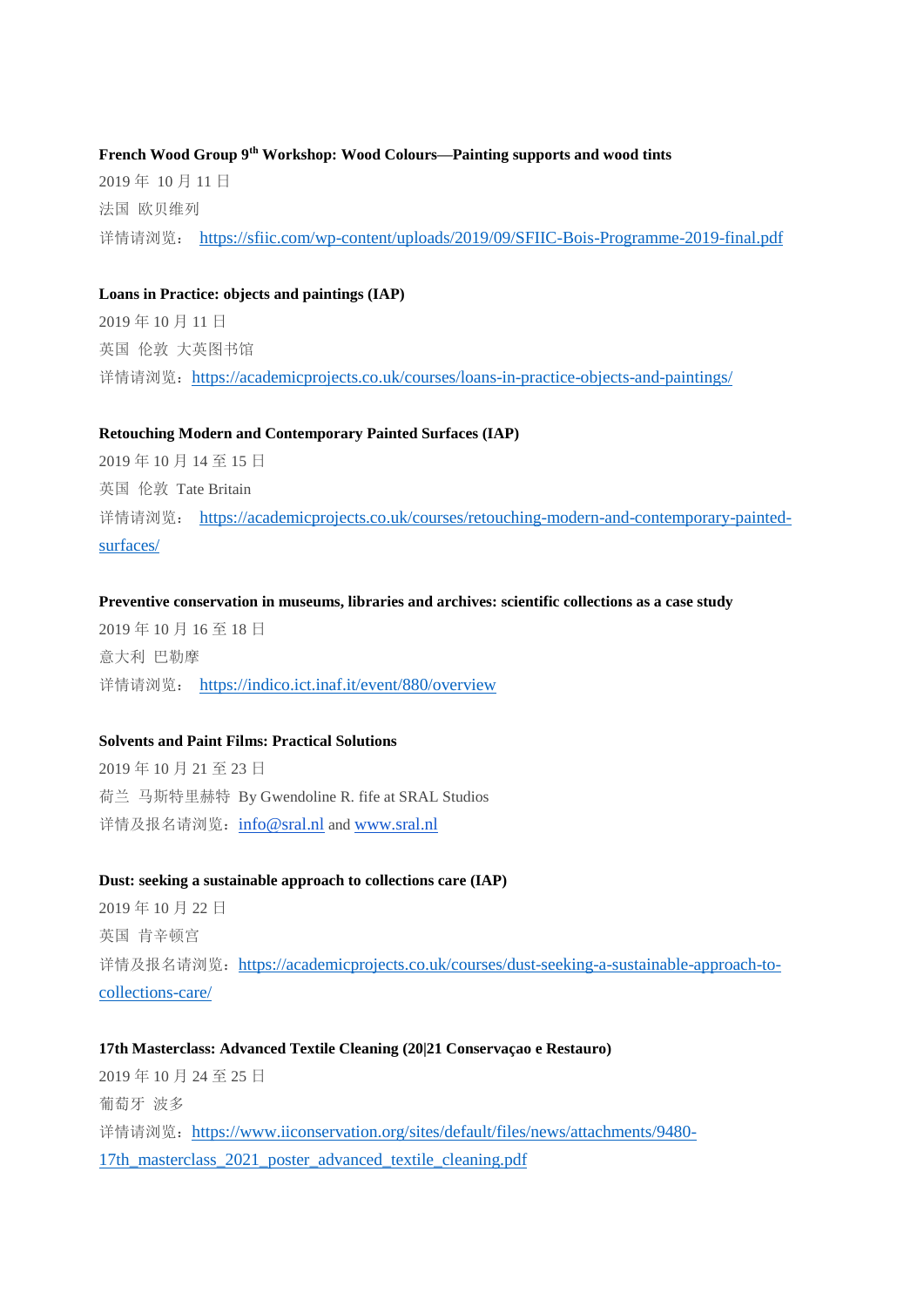#### **Course on inks: Production, Use, and Conservation**

2019 年 10 月 25 至 27 日 奥地利 克雷姆斯 / 在线 如有查询, 请联络 Patricia Engel: [patricia.engel@donau-uni.ac.at](mailto:patricia.engel@donau-uni.ac.at)

#### **Microfade Testing: Fundamentals and Practice Workshop (WAAC Pre-Meeting Workshop)**

2019 年 11 月 5 日 美国 加利福尼亚 洛杉矶 Getty Center 详情请浏览: http://docs.wixstatic.com/ugd/d3b1ca f194ae4ca7c2497da5b0932a3f196c6b.pdf

#### **Linked Conservation Data Project: 2 nd Network Webinar**

2019 年 11 月 8 日 英国 伦敦 2 nd Webinar 详情及报名请浏览: <https://www.ligatus.org.uk/lcd/>

#### **Infrared and Raman Spectroscopy School on Cultural Heritage (VIII edition)**

2019 年 11 月 11 日 意大利 都灵 Centro Conservazione e Restauro La Venaria Reale 详情请浏览: [https://www.centrorestaurovenaria.it/news/scuola-di-spettroscopia-infrarossa-e-raman](https://www.centrorestaurovenaria.it/news/scuola-di-spettroscopia-infrarossa-e-raman-viii-edizione)[viii-edizione](https://www.centrorestaurovenaria.it/news/scuola-di-spettroscopia-infrarossa-e-raman-viii-edizione)

#### **Non-invasive Examination and Analysis of Museum Objects and Paintings (IAP)**

2019 年 11 月 18 日 英国 伦敦 大英图书馆 详情请浏览: [https://academicprojects.co.uk/courses/non-invasive-examination-and-analysis-of](https://academicprojects.co.uk/courses/non-invasive-examination-and-analysis-of-museum-objects/)[museum-objects/](https://academicprojects.co.uk/courses/non-invasive-examination-and-analysis-of-museum-objects/)

#### **Cultural Heritage Science Open Source (CHSOS): Paintings Workshop**

2019 年 12 月 9 至 12 日 意大利 西西里 详情及报名请浏览: <https://chsopensource.org/trainings-chsos-studio/>

#### **HEART (Heritage Emergency and Response Training) 2019**

2019 年 12 月 9 至 13 日 美国 华盛顿哥伦比亚特区 详情及报名请浏览: <https://culturalrescue.si.edu/hentf/training/>

### **Practical Methods for Art Examination**

2020 年 1 月 14 至 16 日 荷兰 SRAL Studios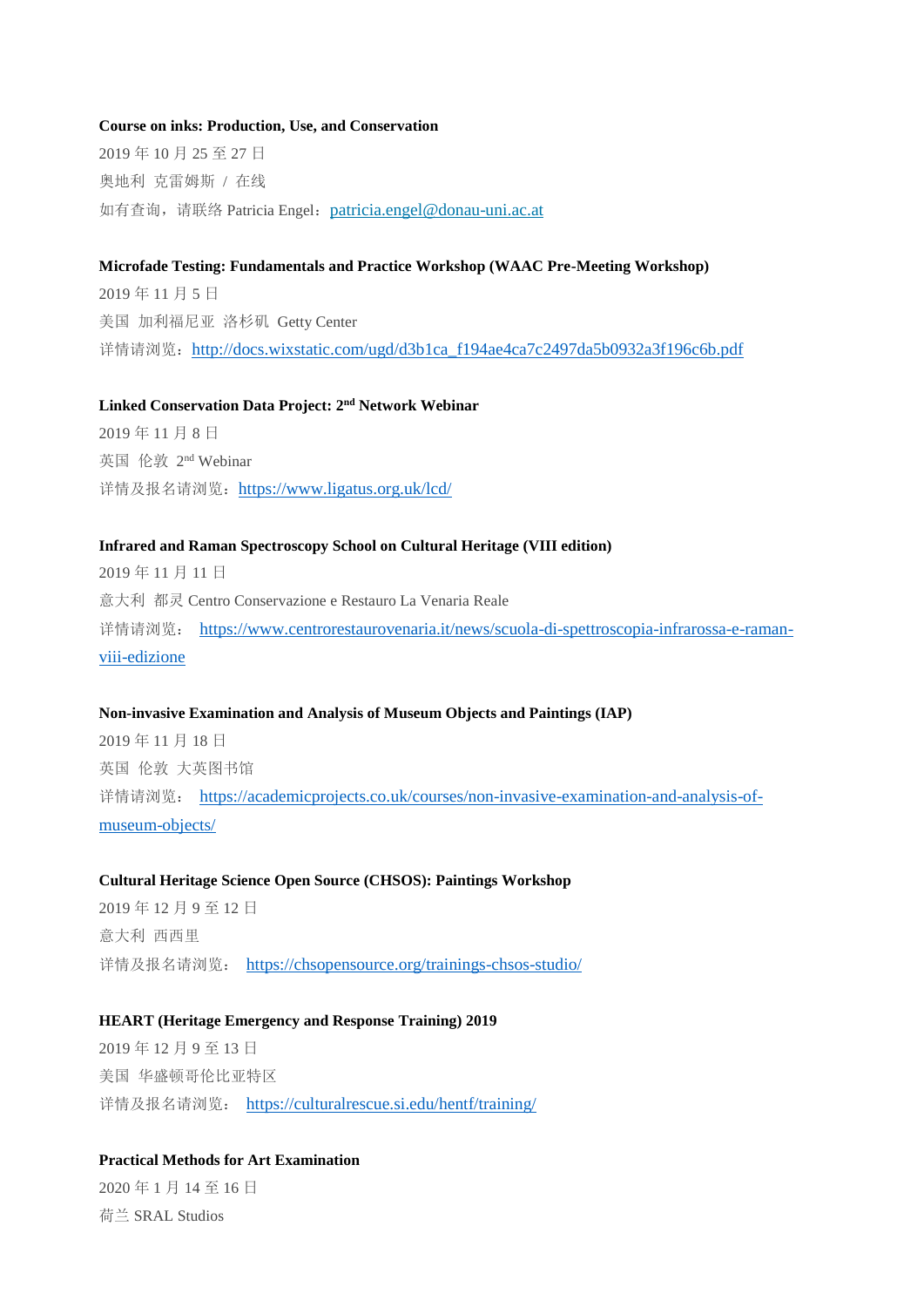如有查询,请联络:[info@sral.nl](mailto:info@sral.nl)

**Cultural and Natural Heritage Workshop at European Synchrotron Radiation Facility (ESRF-EBS)** 2020 年 1 月 22 至 24 日 法国 格勒诺布尔 详情请浏览: <https://www.esrf.eu/heritage-workshop>

**Image Permanence Institute, Environmental Management Workshops: Training Sustainable Environmental Management Teams for Cultural Institutions** 2020 年 2 月 26 至 28 日

美国 加州 荷里活 详情及报名请浏览: <https://ipisustainability.org/workshops.html>

# **Image Permanence Institute, Environmental Management Workshops: Training Sustainable Environmental Management Teams for Cultural Institutions**

2020 年 3 月 4 至 6 日 美国 夏威夷 Manoa 详情及报名请浏览: <https://ipisustainability.org/workshops.html>

**19th International Course on Wood Conservation Technology: ICWCT 2020**

2020 年 4 月 14 日至 5 月 26 日 / 2020 年 6 月 2 至 26 日 在线 / 挪威 奥斯陆 详情请浏览: [https://www.iccrom.org/courses/19th-international-course-wood-conservation](https://www.iccrom.org/courses/19th-international-course-wood-conservation-technology-icwct-2020)[technology-icwct-2020](https://www.iccrom.org/courses/19th-international-course-wood-conservation-technology-icwct-2020)

# **Image Permanence Institute, Environmental Management Workshops: Training Sustainable Environmental Management Teams for Cultural Institutions** 2020 年 4 月 21 至 23 日 美国 西弗吉尼亚 Harpers Ferry

详情及报名请浏览: <https://ipisustainability.org/workshops.html>

# **Image Permanence Institute, Environmental Management Workshops: Training Sustainable Environmental Management Teams for Cultural Institutions**

2020 年 5 月 26 至 28 日 美国 犹他州 盐湖城 详情及报名请浏览: <https://ipisustainability.org/workshops.html>

# **Image Permanence Institute, Environmental Management Workshops: Training Sustainable Environmental Management Teams for Cultural Institutions**

2020 年 6 月 23 至 25 日